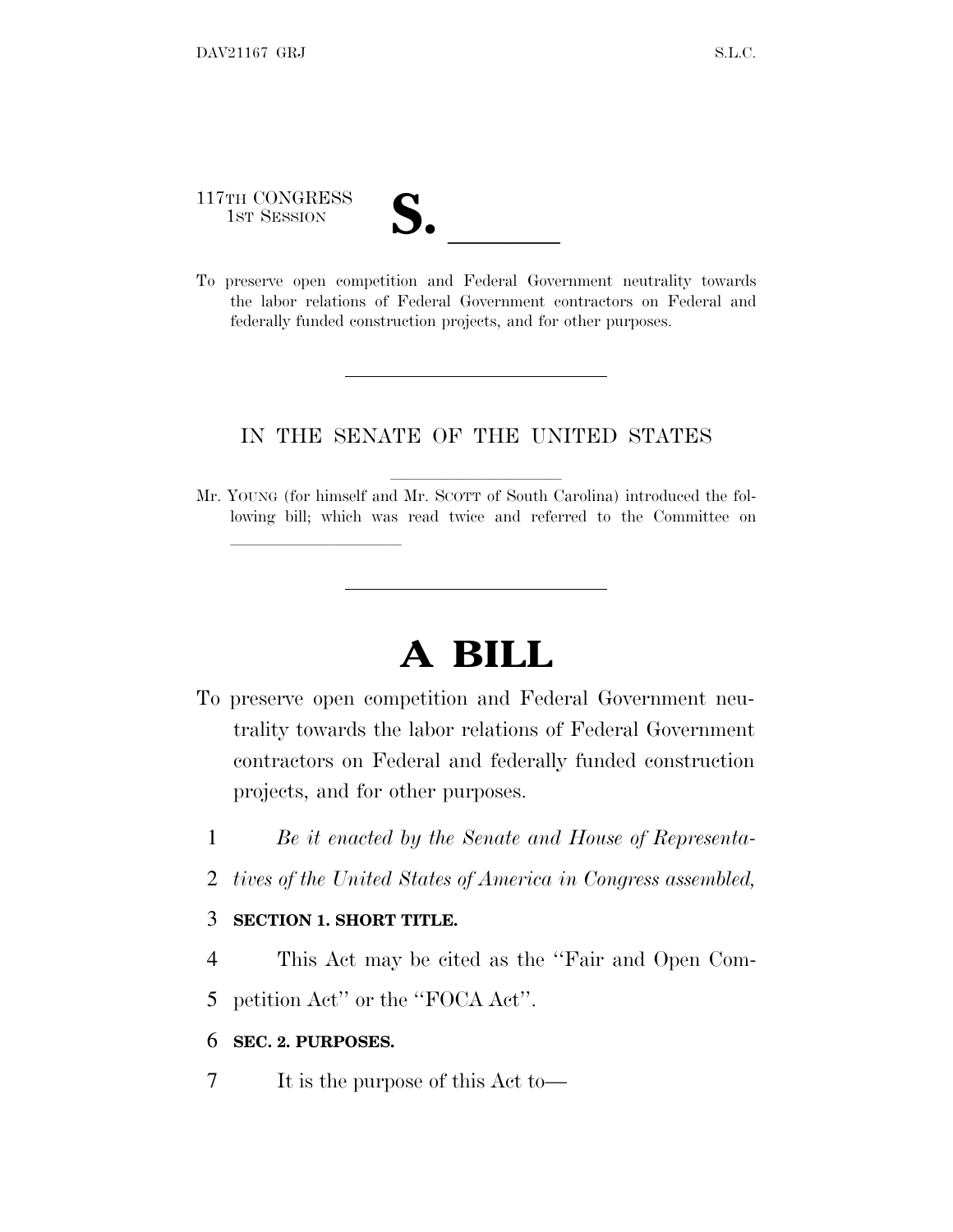| $\mathbf{1}$   | (1) promote and ensure open competition on           |
|----------------|------------------------------------------------------|
| $\overline{2}$ | Federal and federally funded or assisted construc-   |
| 3              | tion projects;                                       |
| $\overline{4}$ | (2) maintain Federal Government neutrality to-       |
| 5              | wards the labor relations of Federal Government      |
| 6              | contractors on Federal and federally funded or as-   |
| 7              | sisted construction projects;                        |
| 8              | (3) reduce construction costs to the Federal         |
| 9              | Government and to the taxpayers;                     |
| 10             | (4) expand job opportunities, especially for         |
| 11             | small and disadvantaged businesses; and              |
| 12             | (5) prevent discrimination against Federal Gov-      |
| 13             | ernment contractors or their employees based upon    |
| 14             | labor affiliation or the lack thereof, thereby pro-  |
| 15             | moting the economical, nondiscriminatory, and effi-  |
| 16             | cient administration and completion of Federal and   |
| 17             | federally funded or assisted construction projects.  |
| 18             | SEC. 3. PRESERVATION OF OPEN COMPETITION AND FED-    |
| 19             | ERAL GOVERNMENT NEUTRALITY.                          |
| 20             | (a) PROHIBITION.—                                    |
| 21             | (1) GENERAL RULE.—The head of each execu-            |
| 22             |                                                      |
|                | tive agency that awards or enters into any construc- |
| 23             | tion contract or that obligates funds pursuant to    |
| 24             | such a contract, shall ensure that the agency, and   |
| 25             | any construction manager acting on behalf of the     |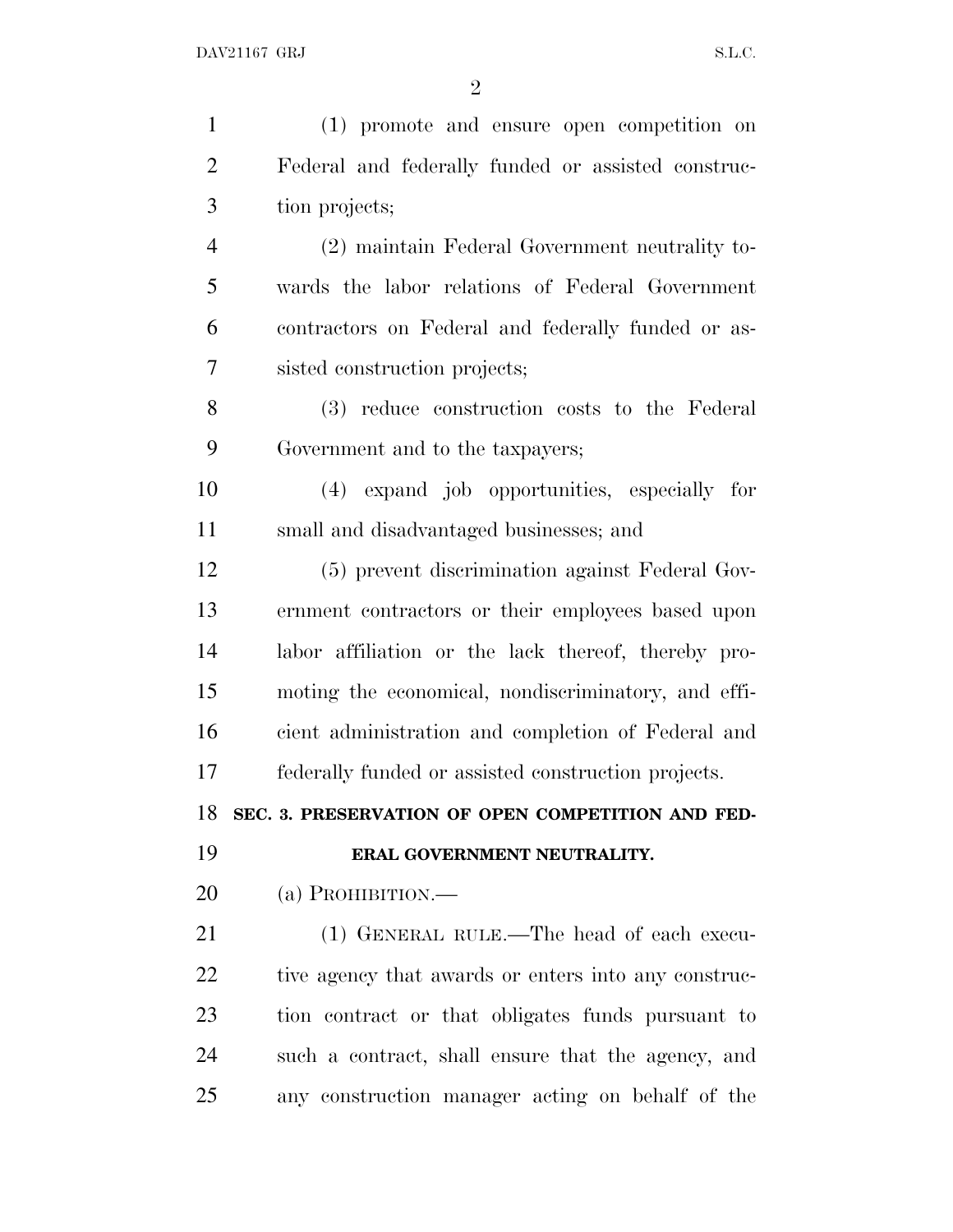| $\mathbf{1}$   | Federal Government with respect to such contract,       |
|----------------|---------------------------------------------------------|
| $\overline{2}$ | in its bid specifications, project agreements, or other |
| 3              | controlling documents does not—                         |
| $\overline{4}$ | (A) require or prohibit a bidder, offeror,              |
| 5              | contractor, or subcontractor from entering into,        |
| 6              | or adhering to, agreements with 1 or more               |
| 7              | labor organizations, with respect to that con-          |
| 8              | struction project or another related construction       |
| 9              | project; or                                             |
| 10             | (B) discriminate against or give preference             |
| 11             | to a bidder, offeror, contractor, or subcon-            |
| 12             | tractor because such bidder, offeror, contractor,       |
| 13             | or subcontractor-                                       |
| 14             | (i) becomes a signatory, or otherwise                   |
| 15             | adheres to, an agreement with 1 or more                 |
| 16             | labor organizations with respect to that                |
| 17             | construction project or another related                 |
| 18             | construction project; or                                |
| 19             | (ii) refuses to become a signatory, or                  |
| 20             | otherwise adhere to, an agreement with 1                |
| 21             | or more labor organizations with respect to             |
| 22             | that construction project or another related            |
| 23             | construction project.                                   |
| 24             | (2) APPLICATION OF PROHIBITION.—This sub-               |
| 25             | section shall apply with respect to-                    |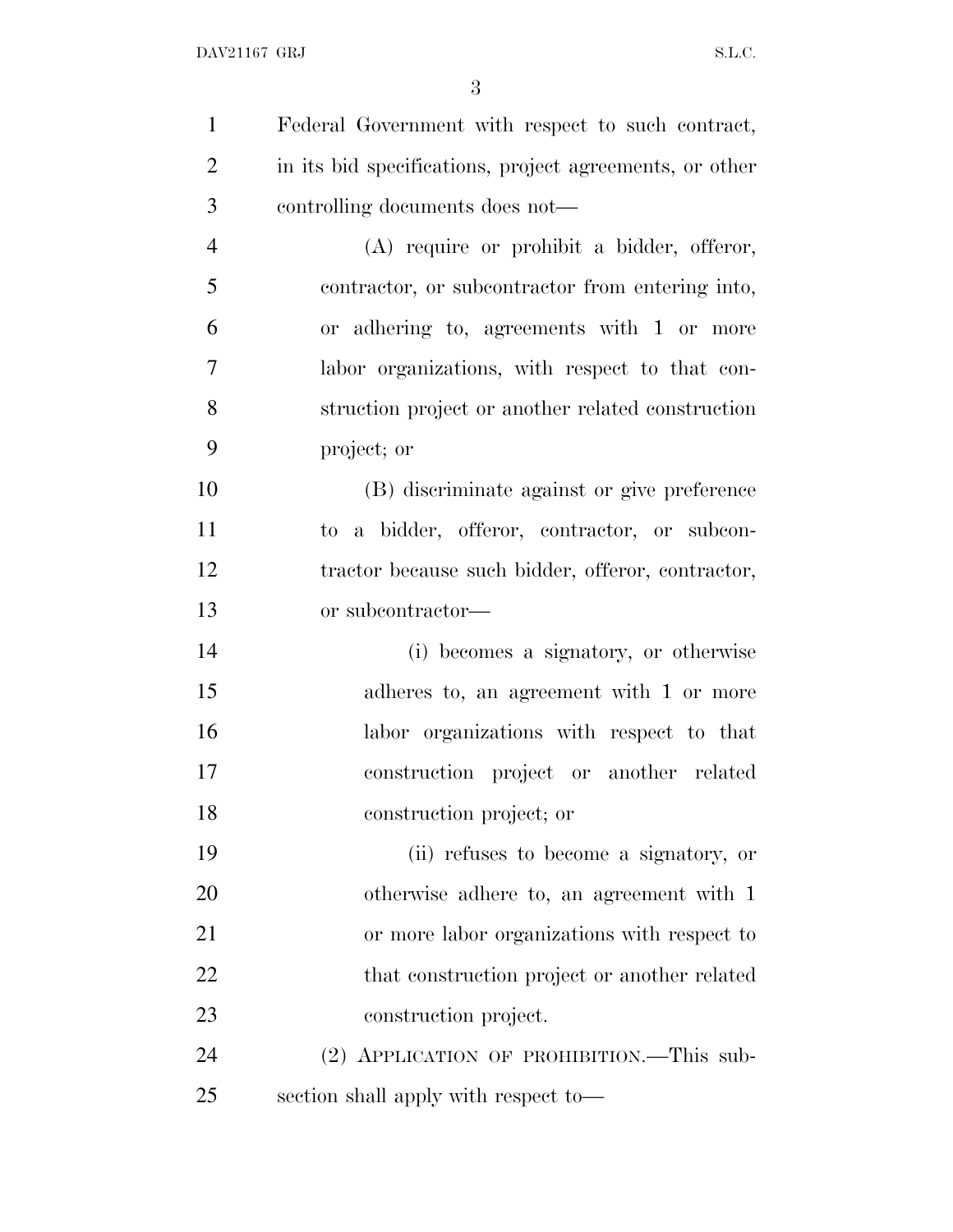| $\mathbf{1}$   | (A) contracts awarded on or after the date                    |
|----------------|---------------------------------------------------------------|
| $\overline{2}$ | of the enactment of this Act; and                             |
| 3              | (B) subcontracts awarded under such con-                      |
| $\overline{4}$ | tracts.                                                       |
| 5              | OF CONSTRUCTION.—Nothing in<br><b>(3)</b><br>RULE             |
| 6              | paragraph (1) may be construed to prohibit a con-             |
| 7              | tractor or subcontractor from voluntarily entering            |
| 8              | into an agreement described in such paragraph.                |
| 9              | (4) FEDERAL ACQUISITION REGULATION.—Not                       |
| 10             | later than 60 days after the date of the enactment            |
| 11             | of this Act, the Federal Acquisition Regulation shall         |
| 12             | be revised to implement the provisions of this sub-           |
| 13             | section.                                                      |
| 14             | (b) RECIPIENTS OF GRANTS AND OTHER ASSIST-                    |
| 15             | ANCE.—The head of each executive agency that awards           |
| 16             | grants, provides financial assistance, or enters into cooper- |
| 17             | ative agreements for construction projects after the date     |
| 18             | of the enactment of this Act shall ensure that—               |
| 19             | (1) the bid specifications, project agreements,               |
| 20             | or other controlling documents for such construction          |
| 21             | projects of a recipient of a grant or financial assist-       |
| 22             | ance, or by the parties to a cooperative agreement,           |
| 23             | do not contain any of the requirements or prohibi-            |
| 24             | tions described in subparagraph $(A)$ or $(B)$ of sub-        |
| 25             | section $(a)(1)$ ; or                                         |
|                |                                                               |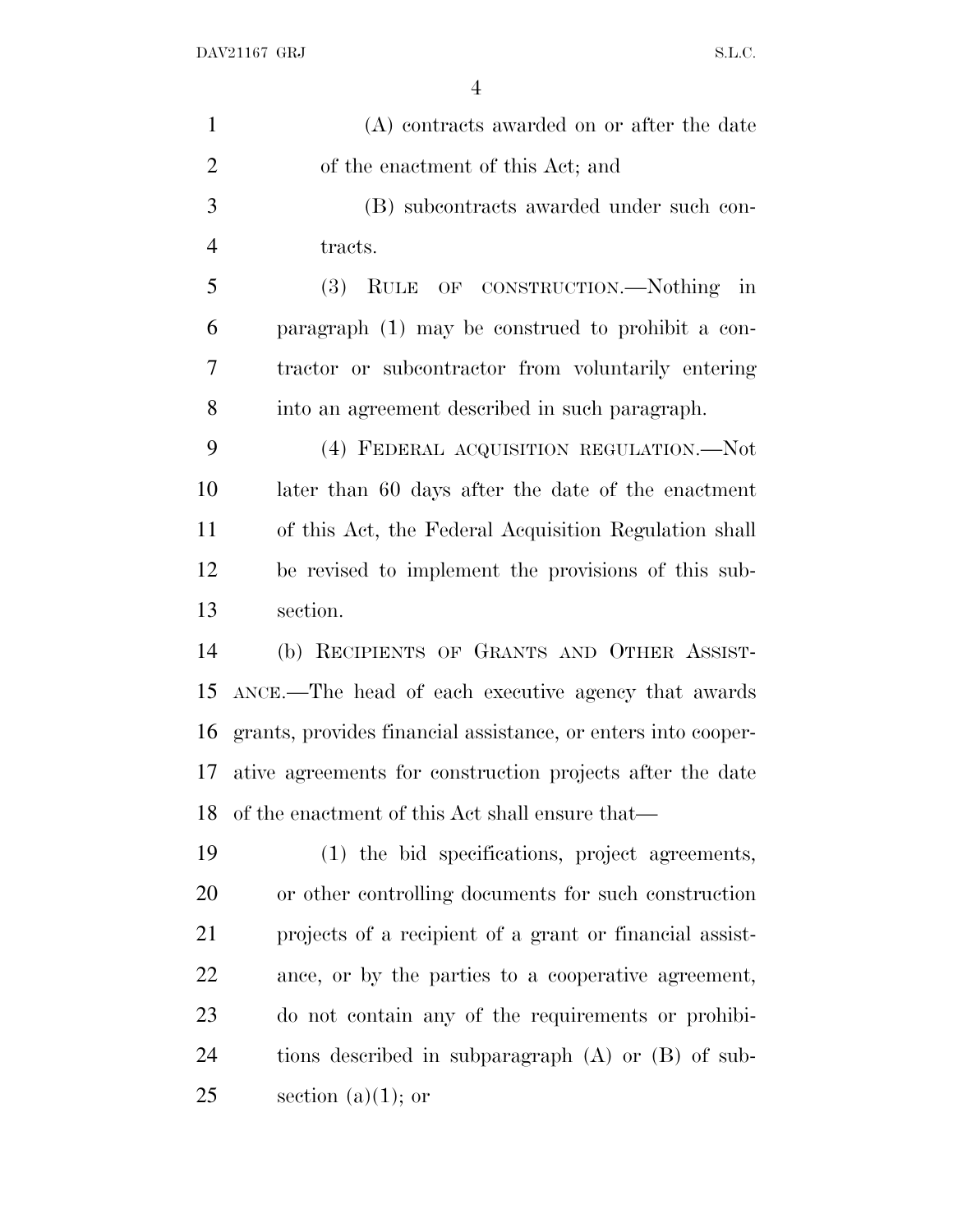(2) the bid specifications, project agreements, or other controlling documents for such construction projects of a construction manager acting on behalf of a recipient or party described in paragraph (1) do not contain any of the requirements or prohibitions described in subparagraph (A) or (B) of subsection 7  $(a)(1)$ .

 (c) FAILURE T<sup>O</sup> COMPLY.—If an executive agency, a recipient of a grant or financial assistance from an exec- utive agency, a party to a cooperative agreement with an executive agency, or a construction manager acting on be- half of such an agency, recipient, or party, fails to comply with subsection (a) or (b), the head of the executive agency awarding the contract, grant, or assistance, or entering into the agreement involved, shall take such action, con- sistent with the law, as the head of such agency deter-mines to be appropriate.

(d) EXEMPTIONS.—

 (1) IN GENERAL.—The head of an executive agency may exempt a particular project, contract, subcontract, grant, or cooperative agreement from the requirements of 1 or more of the provisions of subsections (a) and (b) if the head of such agency determines that special circumstances exist that re-quire an exemption in order to avert an imminent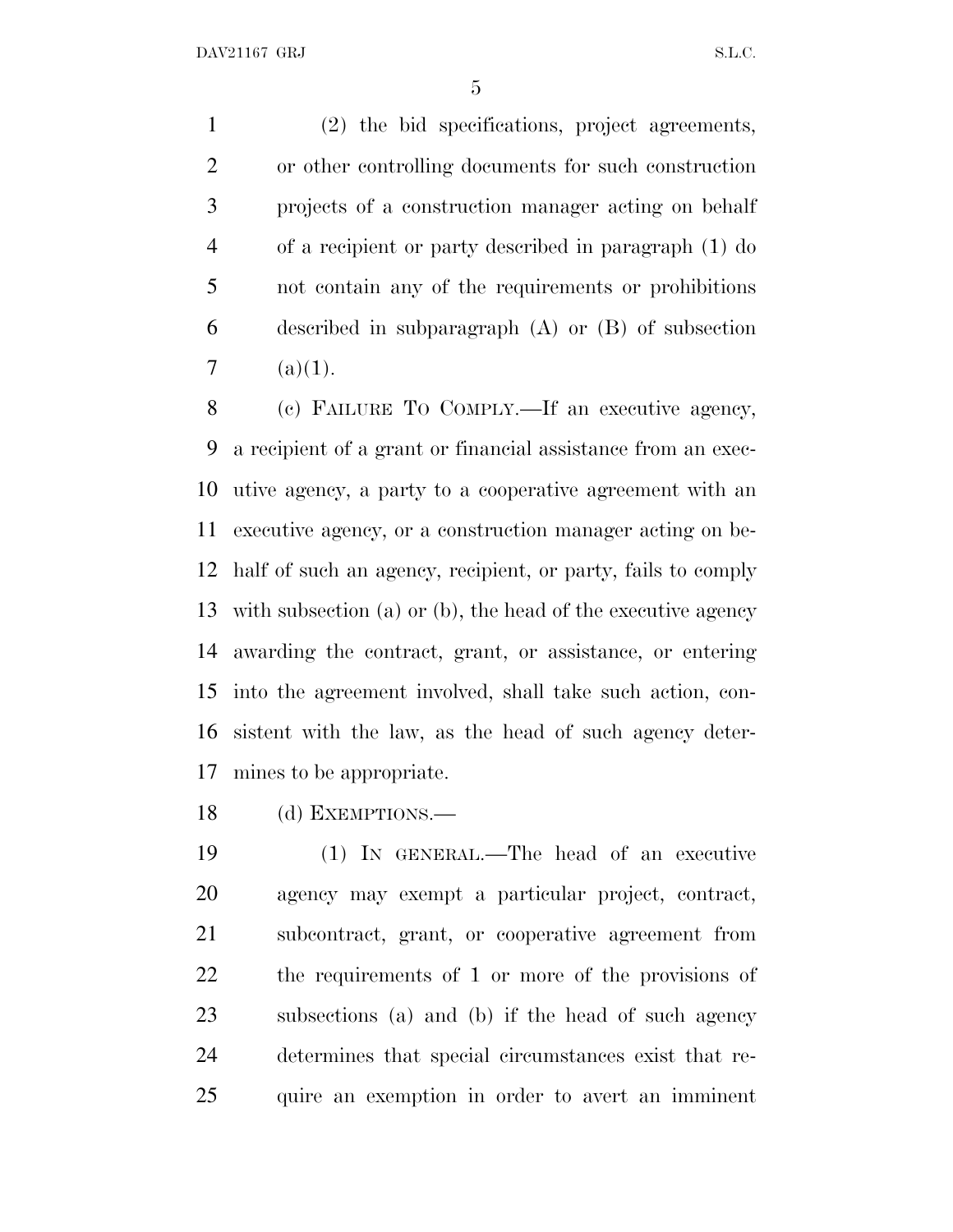DAV21167 GRJ S.L.C.

 threat to public health or safety or to serve the na-tional security.

 (2) SPECIAL CIRCUMSTANCES.—For purposes of paragraph (1), a finding of special circumstances may not be based on the possibility or existence of a labor dispute concerning contractors or sub- contractors that are nonsignatories to, or that other- wise do not adhere to, agreements with 1 or more labor organizations, or labor disputes concerning em- ployees on the project who are not members of, or affiliated with, a labor organization.

 (3) ADDITIONAL EXEMPTION FOR CERTAIN PROJECTS.—The head of an executive agency, upon application of an awarding authority, a recipient of grants or financial assistance, a party to a coopera- tive agreement, or a construction manager acting on behalf of any of such entities, may exempt a par- ticular project from the requirements of any or all of the provisions of subsection (a) or (b), if the head of such agency finds—

 (A) that the awarding authority, recipient of grants or financial assistance, party to a co- operative agreement, or construction manager acting on behalf of any of such entities had issued or was a party to, as of the date of the